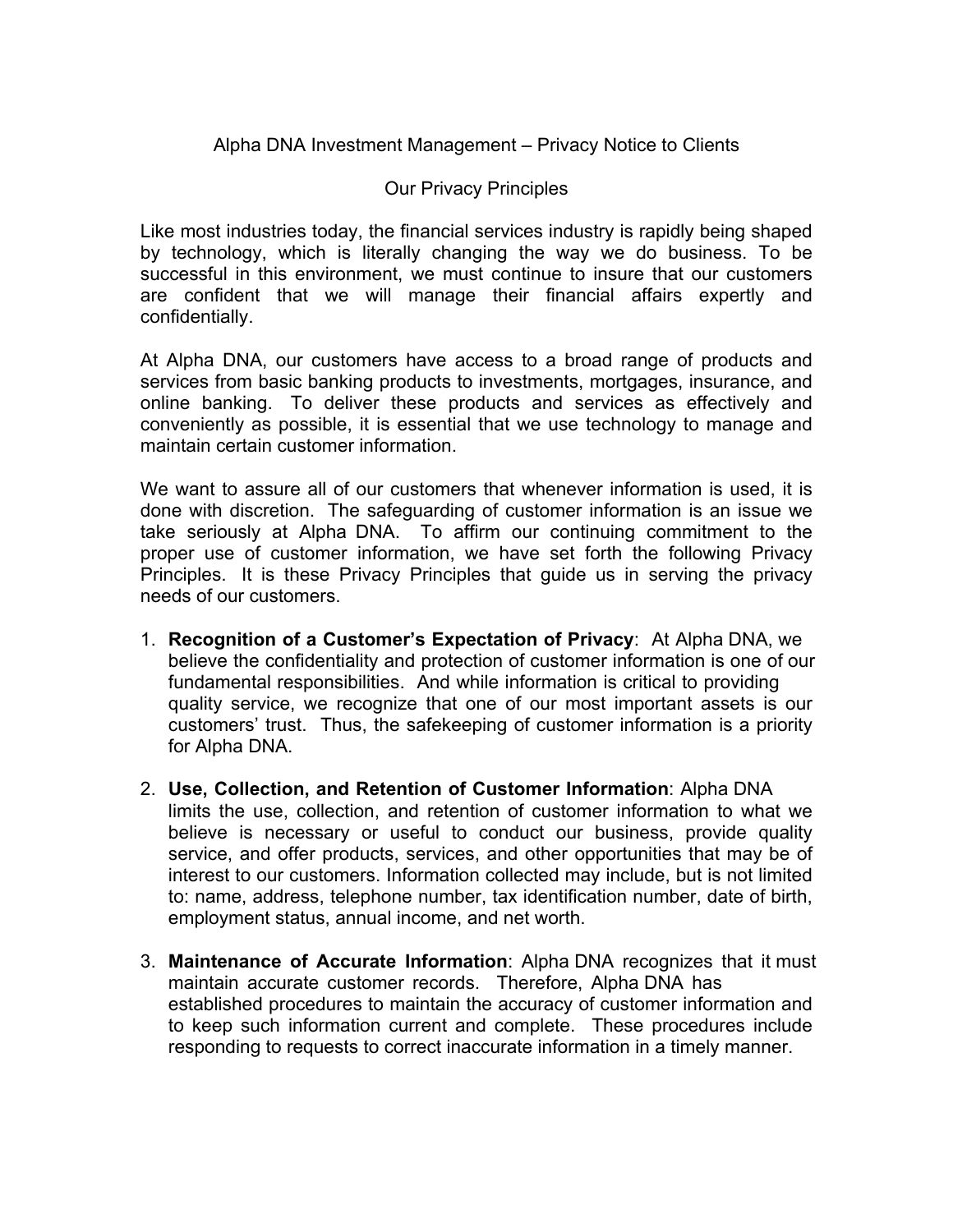- 4. **Limiting Employee Access to Information:** At Alpha DNA, employee access to personally identifiable customer information is limited to those with a business reason to know such information. Employees are educated on the importance of maintaining the confidentiality of customer information and on these Privacy Principles. Because of the importance of these issues, all Alpha DNA employees are responsible for maintaining the confidentiality of customer information and employees who violate these Privacy Principles will be subject to disciplinary measures.
- 5. **Protection of Information via Established Security Procedures:** Alpha DNA recognizes that a fundamental element of maintaining effective customer privacy procedures is to provide reasonable protection against the unauthorized access to customer information. Therefore, Alpha DNA has established appropriate security standards and procedures to guard against any unauthorized access to customer information.
- 6. **Restrictions on the Disclosure of Customer Information:** When it comes to sharing customer information with unaffiliated companies, Alpha DNA places strict limits on who receives specific information about customer accounts and other personally identifiable data. Alpha DNA may share information with such companies if they provide a product or service that may benefit our customers. Whenever we do this, we carefully review the company and the product or service to make sure that it provides value to our customers.

We share the minimum amount of information necessary for that company to offer its product or service. We may also share information with unaffiliated companies that assist us in providing our products and services to our customers; in the normal course of our business (for example, with consumer reporting agencies and government agencies); when legally required or permitted in connection with fraud investigations and litigation; in connection with acquisitions and sales; and at the request or with the permission of a customer.

- 7. **Maintaining Customer Privacy in Business Relationships with Third Parties:** If we provide personally identifiable customer information to a third party with which we have a business relationship, we will insist that the third party keep such information confidential, consistent with the conduct of our business relationship.
- 8. **Disclosure of Privacy Principles to Customers:** Alpha DNA recognizes and respects the privacy expectations of our customers. We want our customers to understand our commitment to privacy in our use of customer information. As a result of our commitment, we have developed these Privacy Principles which are made readily available to our customers. Customers who have questions about these Privacy Principles or have a